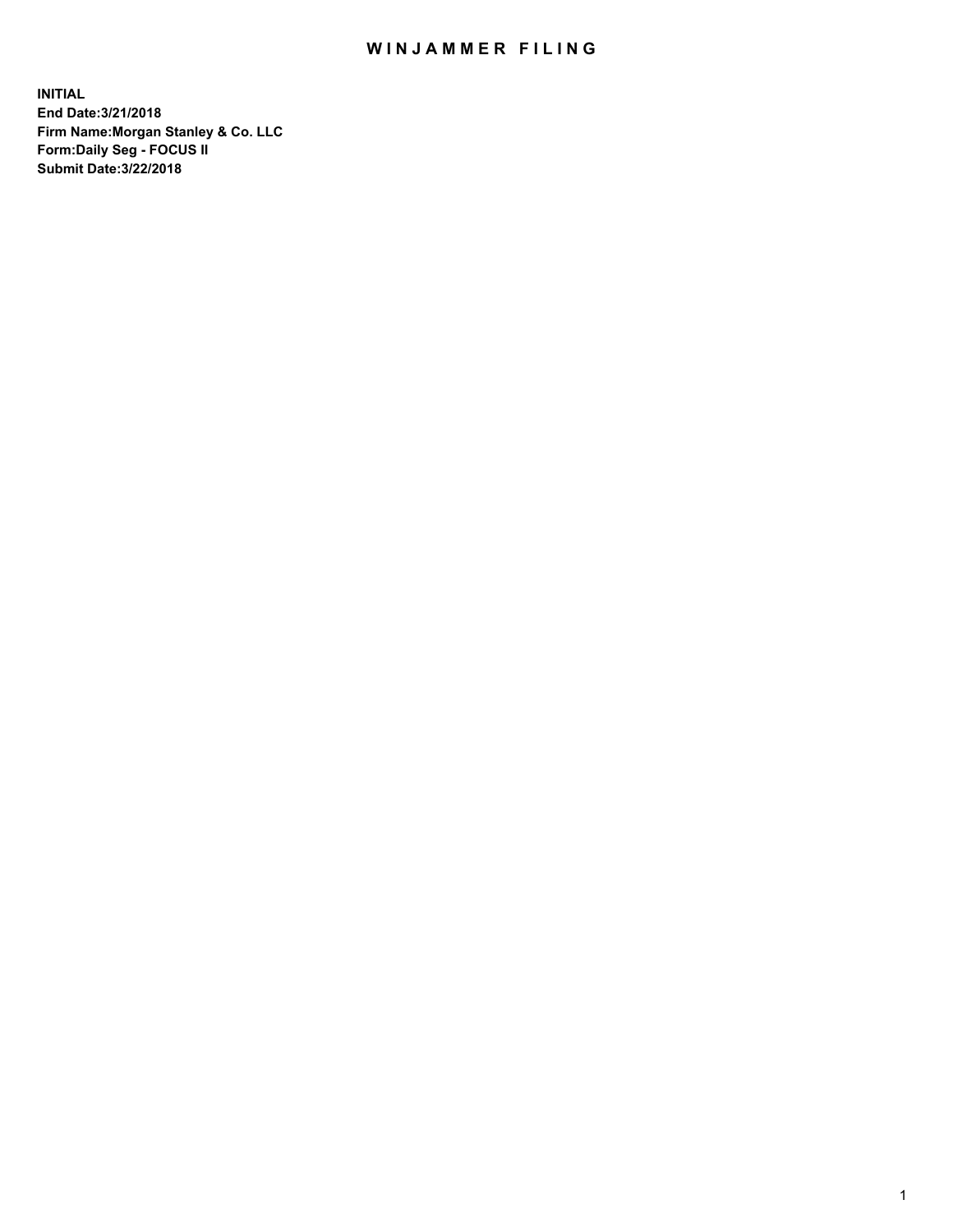## **INITIAL End Date:3/21/2018 Firm Name:Morgan Stanley & Co. LLC Form:Daily Seg - FOCUS II Submit Date:3/22/2018 Daily Segregation - Cover Page**

| Name of Company<br><b>Contact Name</b><br><b>Contact Phone Number</b><br><b>Contact Email Address</b>                                                                                                                                                                                                                         | Morgan Stanley & Co. LLC<br>Ikram Shah<br>212-276-0963<br>lkram.shah@morganstanley.com |
|-------------------------------------------------------------------------------------------------------------------------------------------------------------------------------------------------------------------------------------------------------------------------------------------------------------------------------|----------------------------------------------------------------------------------------|
| FCM's Customer Segregated Funds Residual Interest Target (choose one):<br>a. Minimum dollar amount: ; or<br>b. Minimum percentage of customer segregated funds required:%; or<br>c. Dollar amount range between: and; or<br>d. Percentage range of customer segregated funds required between:% and%.                         | 331,000,000<br>0 <sub>0</sub><br>00                                                    |
| FCM's Customer Secured Amount Funds Residual Interest Target (choose one):<br>a. Minimum dollar amount: ; or<br>b. Minimum percentage of customer secured funds required:%; or<br>c. Dollar amount range between: and; or<br>d. Percentage range of customer secured funds required between:% and%.                           | 140,000,000<br>0 <sub>0</sub><br>0 <sub>0</sub>                                        |
| FCM's Cleared Swaps Customer Collateral Residual Interest Target (choose one):<br>a. Minimum dollar amount: ; or<br>b. Minimum percentage of cleared swaps customer collateral required:%; or<br>c. Dollar amount range between: and; or<br>d. Percentage range of cleared swaps customer collateral required between:% and%. | 92,000,000<br>0 <sub>0</sub><br><u>00</u>                                              |

Attach supporting documents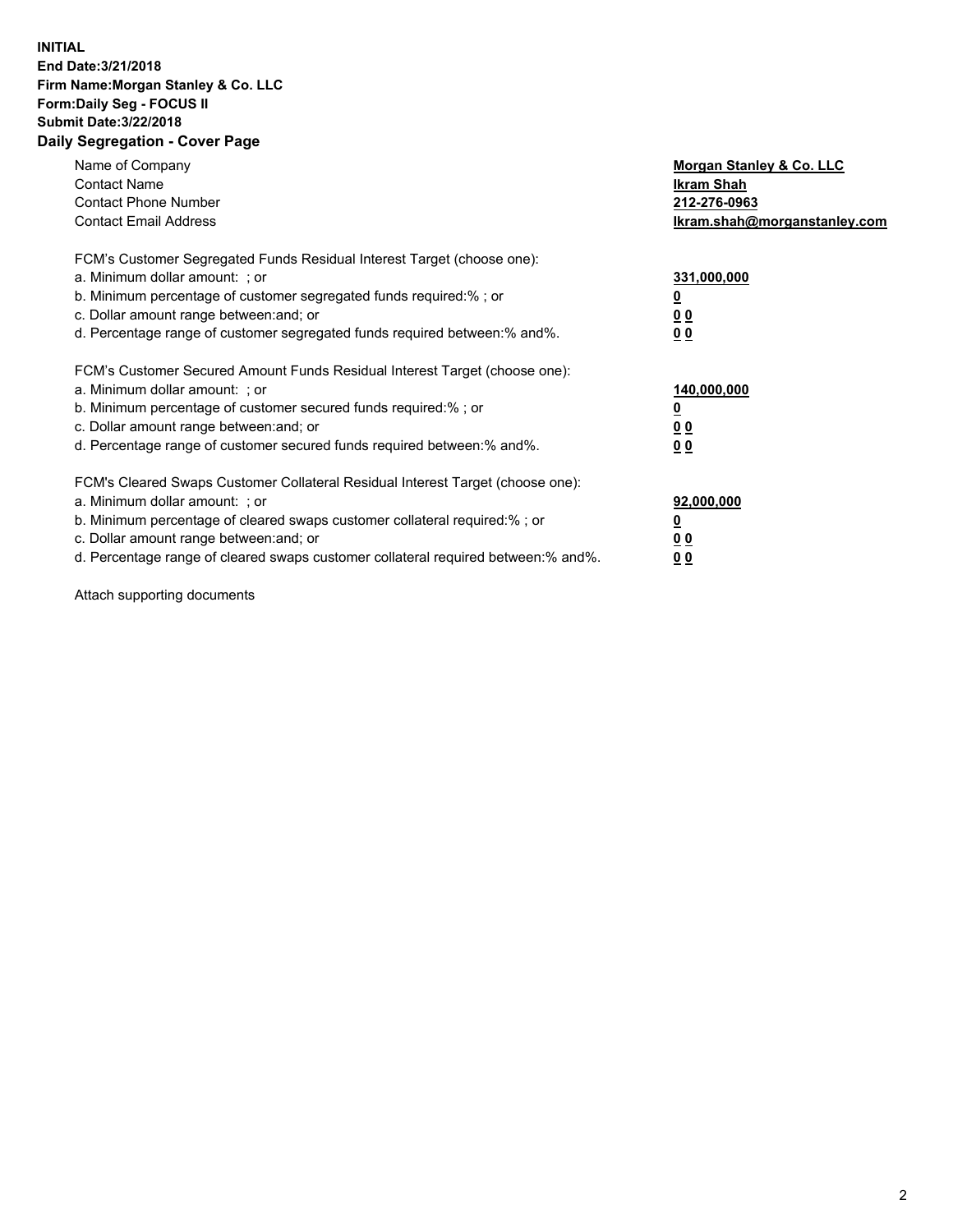## **INITIAL End Date:3/21/2018 Firm Name:Morgan Stanley & Co. LLC Form:Daily Seg - FOCUS II Submit Date:3/22/2018 Daily Segregation - Secured Amounts**

Foreign Futures and Foreign Options Secured Amounts Amount required to be set aside pursuant to law, rule or regulation of a foreign government or a rule of a self-regulatory organization authorized thereunder **0** [7305] 1. Net ledger balance - Foreign Futures and Foreign Option Trading - All Customers A. Cash **3,314,939,276** [7315] B. Securities (at market) **1,950,635,441** [7317] 2. Net unrealized profit (loss) in open futures contracts traded on a foreign board of trade **41,174,196** [7325] 3. Exchange traded options a. Market value of open option contracts purchased on a foreign board of trade **26,779,192** [7335] b. Market value of open contracts granted (sold) on a foreign board of trade **-20,957,084** [7337] 4. Net equity (deficit) (add lines 1. 2. and 3.) **5,312,571,021** [7345] 5. Account liquidating to a deficit and account with a debit balances - gross amount **39,487,042** [7351] Less: amount offset by customer owned securities **-38,698,570** [7352] **788,472** [7354] 6. Amount required to be set aside as the secured amount - Net Liquidating Equity Method (add lines 4 and 5) **5,313,359,493** [7355] 7. Greater of amount required to be set aside pursuant to foreign jurisdiction (above) or line 6. **5,313,359,493** [7360] FUNDS DEPOSITED IN SEPARATE REGULATION 30.7 ACCOUNTS 1. Cash in banks A. Banks located in the United States **309,688,711** [7500] B. Other banks qualified under Regulation 30.7 **720,044,070** [7520] **1,029,732,781** [7530] 2. Securities A. In safekeeping with banks located in the United States **250,834,858** [7540]<br>B. In safekeeping with other banks qualified under Regulation 30.7 **1998 1999 1999 17560 250,834,858** [7570] B. In safekeeping with other banks qualified under Regulation 30.7 3. Equities with registered futures commission merchants A. Cash **5,679,198** [7580] B. Securities **0** [7590] C. Unrealized gain (loss) on open futures contracts **253,743** [7600] D. Value of long option contracts **0** [7610] E. Value of short option contracts **0** [7615] **5,932,941** [7620] 4. Amounts held by clearing organizations of foreign boards of trade A. Cash **0** [7640] B. Securities **0** [7650] C. Amount due to (from) clearing organization - daily variation **0** [7660] D. Value of long option contracts **0** [7670] E. Value of short option contracts **0** [7675] **0** [7680] 5. Amounts held by members of foreign boards of trade A. Cash **2,470,212,382** [7700] B. Securities **1,699,800,583** [7710] C. Unrealized gain (loss) on open futures contracts **40,920,453** [7720] D. Value of long option contracts **26,779,192** [7730] E. Value of short option contracts **-20,957,084** [7735] **4,216,755,526** [7740] 6. Amounts with other depositories designated by a foreign board of trade **0** [7760] 7. Segregated funds on hand **0** [7765] 8. Total funds in separate section 30.7 accounts **5,503,256,106** [7770] 9. Excess (deficiency) Set Aside for Secured Amount (subtract line 7 Secured Statement Page 1 from Line 8) 10. Management Target Amount for Excess funds in separate section 30.7 accounts **140,000,000** [7780]

11. Excess (deficiency) funds in separate 30.7 accounts over (under) Management Target **49,896,613** [7785]

**189,896,613** [7380]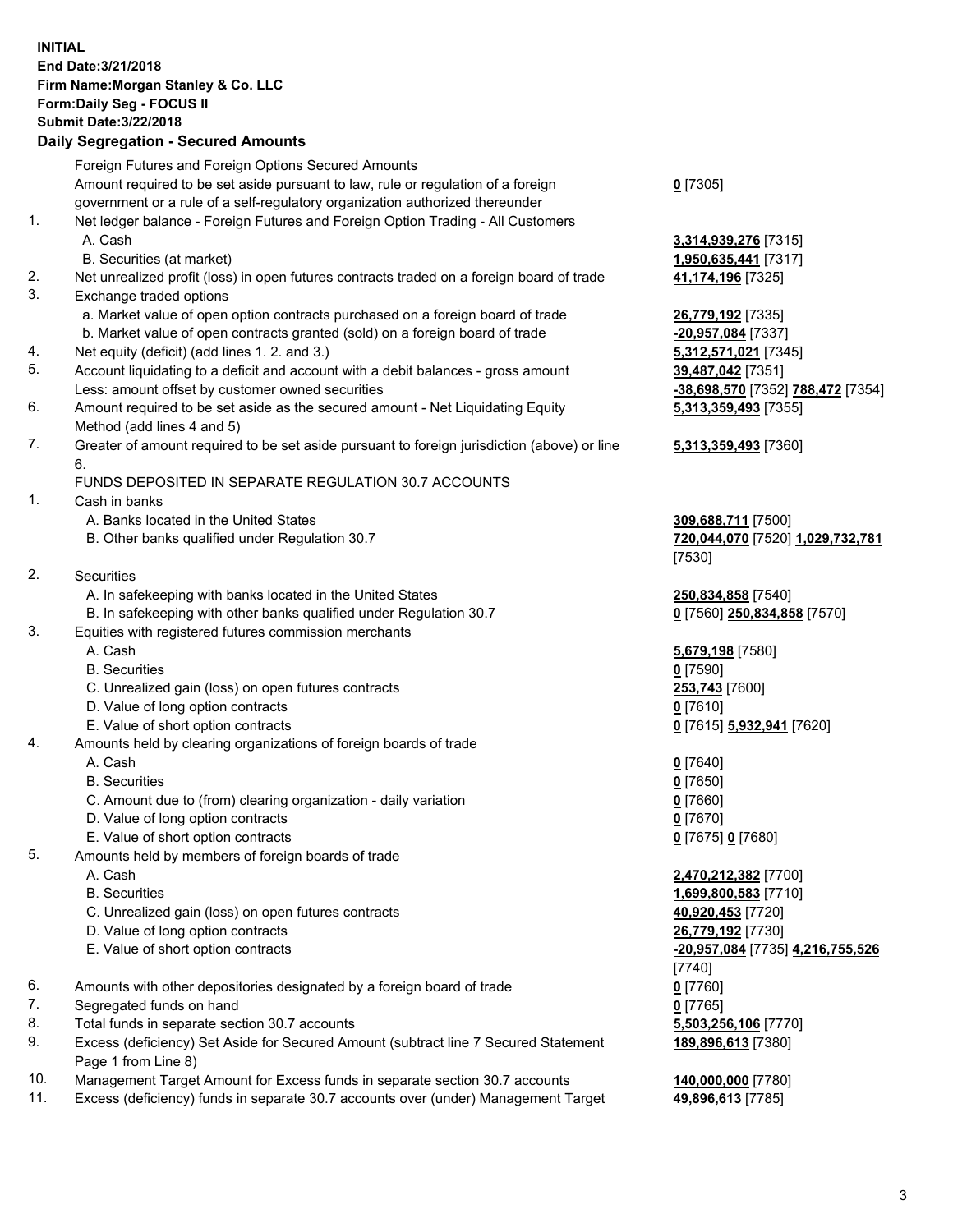**INITIAL End Date:3/21/2018 Firm Name:Morgan Stanley & Co. LLC Form:Daily Seg - FOCUS II Submit Date:3/22/2018 Daily Segregation - Segregation Statement** SEGREGATION REQUIREMENTS(Section 4d(2) of the CEAct) 1. Net ledger balance A. Cash **9,617,753,356** [7010] B. Securities (at market) **5,193,294,503** [7020] 2. Net unrealized profit (loss) in open futures contracts traded on a contract market **730,315,729** [7030] 3. Exchange traded options A. Add market value of open option contracts purchased on a contract market **434,664,428** [7032] B. Deduct market value of open option contracts granted (sold) on a contract market **-708,796,451** [7033] 4. Net equity (deficit) (add lines 1, 2 and 3) **15,267,231,565** [7040] 5. Accounts liquidating to a deficit and accounts with debit balances - gross amount **199,654,506** [7045] Less: amount offset by customer securities **-156,778,932** [7047] **42,875,574** [7050] 6. Amount required to be segregated (add lines 4 and 5) **15,310,107,139** [7060] FUNDS IN SEGREGATED ACCOUNTS 7. Deposited in segregated funds bank accounts A. Cash **4,546,688,722** [7070] B. Securities representing investments of customers' funds (at market) **0** [7080] C. Securities held for particular customers or option customers in lieu of cash (at market) **937,328,547** [7090] 8. Margins on deposit with derivatives clearing organizations of contract markets A. Cash **6,206,808,422** [7100] B. Securities representing investments of customers' funds (at market) **0** [7110] C. Securities held for particular customers or option customers in lieu of cash (at market) **4,255,965,956** [7120] 9. Net settlement from (to) derivatives clearing organizations of contract markets **17,994,721** [7130] 10. Exchange traded options A. Value of open long option contracts **434,664,428** [7132] B. Value of open short option contracts **-708,796,451** [7133] 11. Net equities with other FCMs A. Net liquidating equity **2,908,003** [7140] B. Securities representing investments of customers' funds (at market) **0** [7160] C. Securities held for particular customers or option customers in lieu of cash (at market) **0** [7170] 12. Segregated funds on hand **0** [7150] 13. Total amount in segregation (add lines 7 through 12) **15,693,562,348** [7180] 14. Excess (deficiency) funds in segregation (subtract line 6 from line 13) **383,455,209** [7190]

- 15. Management Target Amount for Excess funds in segregation **331,000,000** [7194]
- 16. Excess (deficiency) funds in segregation over (under) Management Target Amount Excess

**52,455,209** [7198]